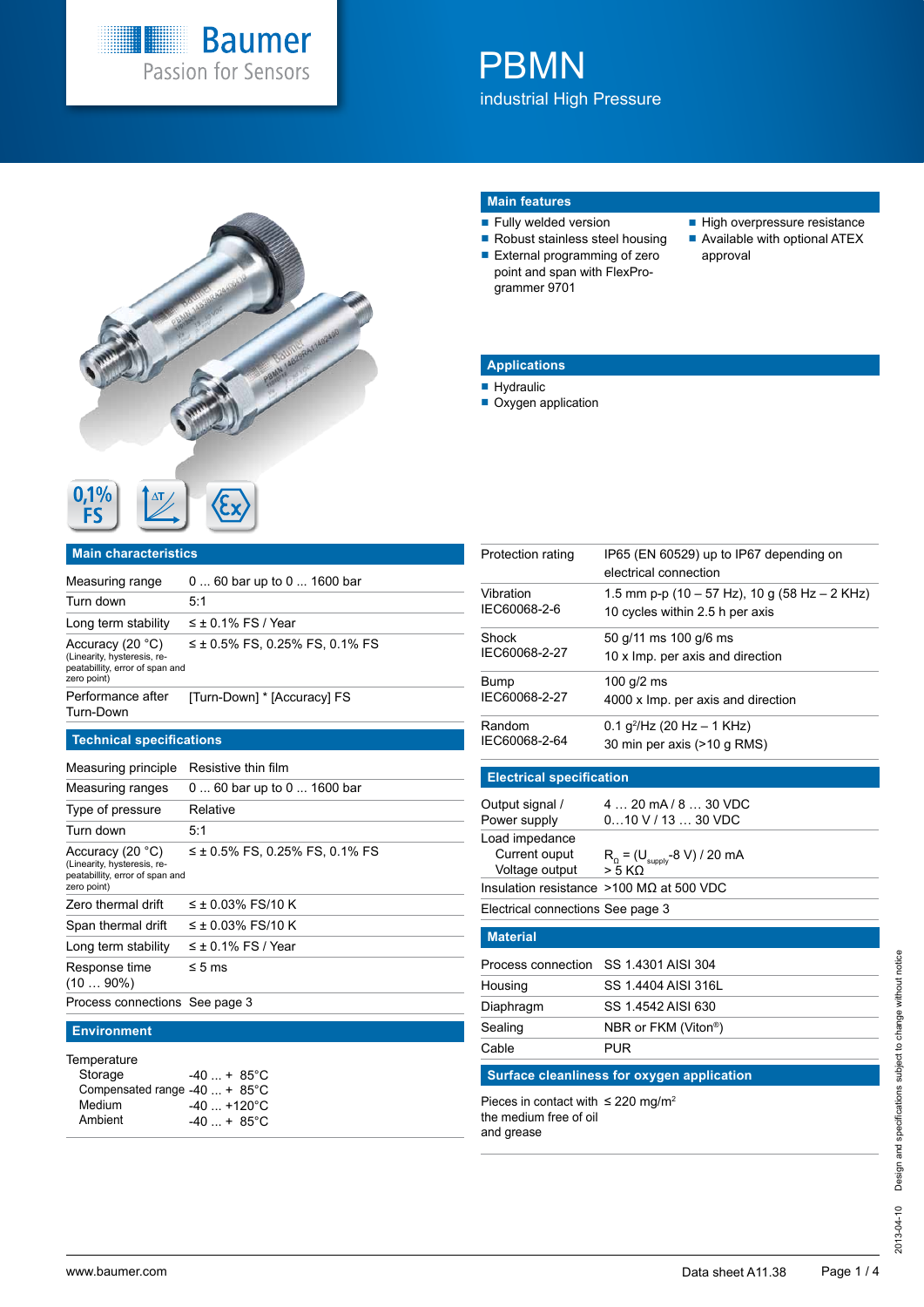| <b>ATEX</b>                                          |                                                                                                 |
|------------------------------------------------------|-------------------------------------------------------------------------------------------------|
| ATEX II 1G<br>Ex ia IIC T4/T6 Ga                     | All versions without DIN connector and with<br>output signal code A1                            |
| ATEX II 1/2G<br>Ex ia IIC T4/T6<br>Ga/Gb             | All versions with DIN connector and output<br>signal code A1                                    |
| ATEX II 1D<br>Ex ia IIIC $T107^{\circ}$ C<br>IP6X Da | All versions with output signal code A1                                                         |
| Barrier data                                         | Ui $\leq 30$ V<br>$\mathsf{li} \leq 100 \mathsf{mA}$<br>$Pi \leq 750$ mW                        |
| Capacity                                             | $Ci \leq 31$ nF<br>$C_{\text{Cable}} \leq 0.12 \text{ nF/m}$                                    |
| Inductivity                                          | Li ≤ 3 µH<br>$L_{\text{Cable}} \leq 1.1 \mu H/m$                                                |
| Temperature class                                    | T1  T4: -40 < $T_{amb}$ < 85 °C<br>(ambient temperature) T1  T6: -40 < T <sub>amb</sub> < 70 °C |

Temperature class  $\,$  T1 ... T4: -40 <T $_{\rm med}$  < 115  $^{\circ}$ C (medium temperature) T1 ... T6: -40 <Tmed < 75 °C

For the application in Ex zone you have to respect the conditions mentioned in the ATEX Type Examination Certificate (SEV 11 ATEX 0129). You find the certificates and manuals under http://www.baumer.com/

### **Measuring ranges and overpressure safety**

|                          |     | Pressure in bar |          |      |      |      |       |       |
|--------------------------|-----|-----------------|----------|------|------|------|-------|-------|
| <b>Pressure</b><br>range | 060 | 0100            | 160<br>0 | 0250 | 0400 | 0600 | 01000 | 01600 |
| Over<br>pressure         | 120 | 200             | 320      | 500  | 800  | 1200 | 2000  | 3200  |
| <b>Burst</b><br>pressure | 480 | 800             | 1280     | 2000 | 3200 | 4000 | 4000  | 4000  |



CE conformity EMC directive 2004/108/CE in accordance with EN61000-6-2, EN 61000-6-3

**Approvals**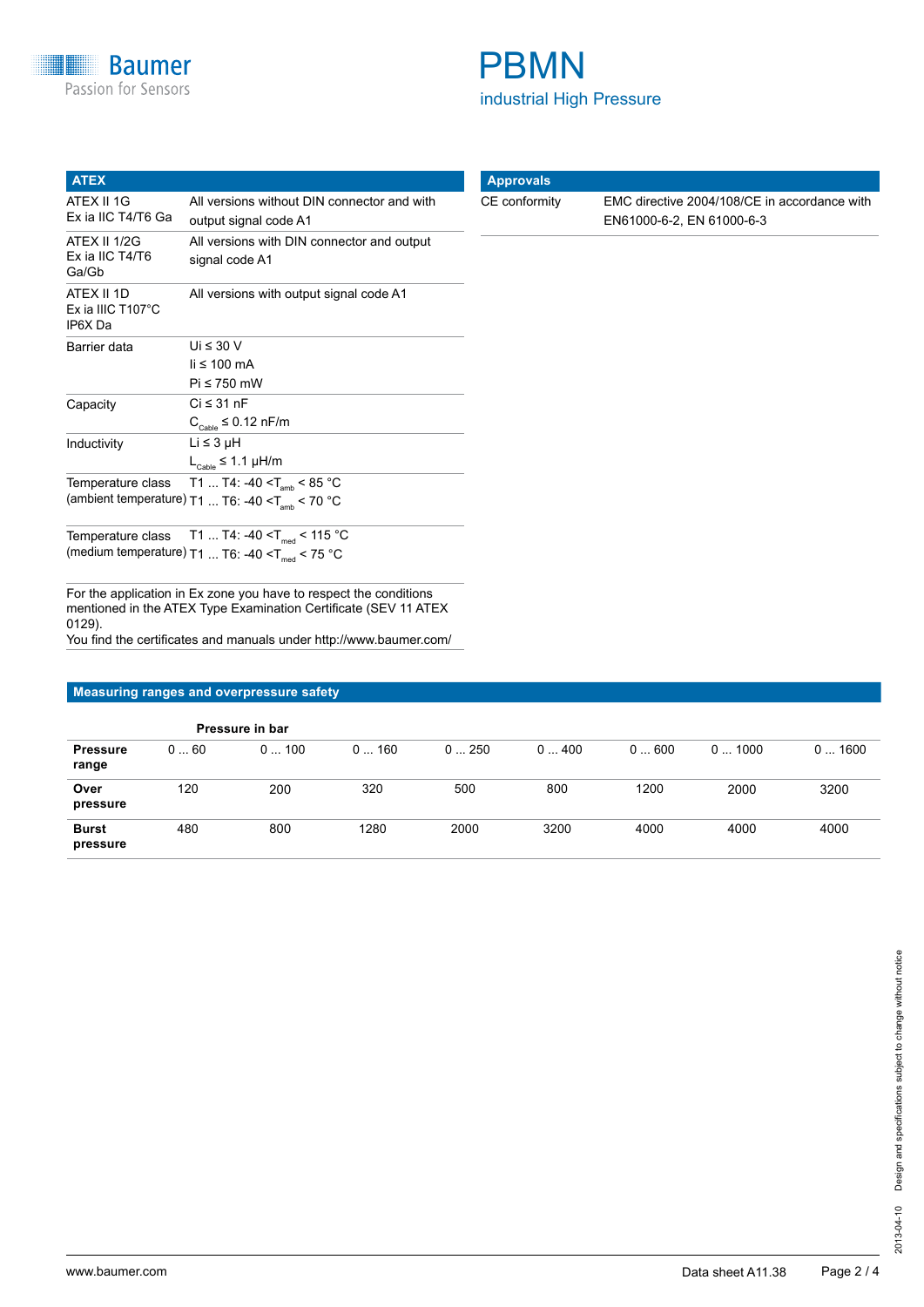



#### **Electrical connections**



*M12*

 **Signal at 4...20 mA / Signal at 0...10V Signal at 4...20 mA / Signal at 0...10 V**

*Cable output*



 $(Red) / +V_S / +V_S$